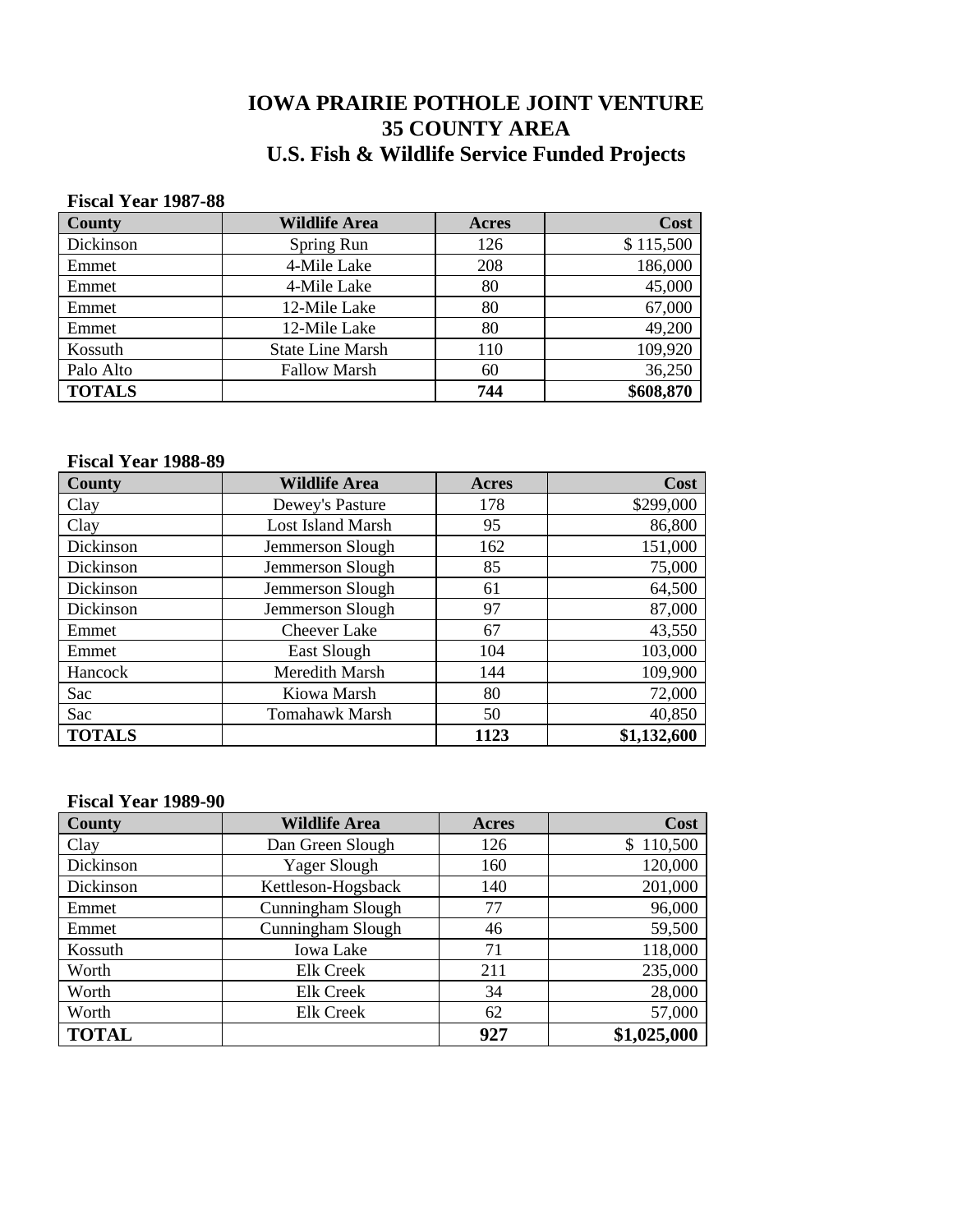#### **Fiscal Year 1990-91**

| <b>County</b> | <b>Wildlife Area</b> | Acres | Cost        |
|---------------|----------------------|-------|-------------|
| Cerro Gordo   | <b>Union Hills</b>   | 320   | \$299,500   |
| Dickinson     | Spring Run           | 307   | 331,617     |
| Emmet         | <b>Burr Oak Lake</b> | 105   | 112,000     |
| Emmet         | Cunningham Slough    | 62    | 87,000      |
| Worth         | <b>Elk Creek</b>     | 130   | 132,740     |
| Worth         | Olaf Area            | 38    | 39,500      |
| <b>TOTALS</b> |                      | 962   | \$1,002,357 |

#### **Fiscal Year 1991-92**

| <b>County</b> | <b>Wildlife Area</b>  | <b>Acres</b> | Cost        |
|---------------|-----------------------|--------------|-------------|
| Boone         | Ogden Marsh           | 120          | \$184,300   |
| Boone         | Ogden Marsh           | 168          | 252,000     |
| Cerro Gordo   | Sandpiper Hills       | 125          | 132,100     |
| Clay          | Elk Lake              | 138          | 167,000     |
| Dickinson     | Garlock Slough        | 150          | 221,000     |
| Dickinson     | Spring Run            | 110          | 128,000     |
| Guthrie       | Lakin Slough          | 26           | 47,440      |
| Palo Alto     | <b>Bluewing Marsh</b> | 70           | 73,500      |
| <b>TOTALS</b> |                       | 907          | \$1,205,340 |

#### **Fiscal Year 1992-93**

| <b>County</b> | <b>Wildlife Area</b>    | Acres | Cost        |
|---------------|-------------------------|-------|-------------|
|               |                         |       |             |
| Cerro Gordo   | Union Hills             | 361   | \$426,080   |
| Clay          | <b>Barringer Slough</b> | 31    | 38,000      |
| Dickinson     | Yager Slough            | 478   | 462,000     |
| Greene        | Dunbar Slough           | 120   | 170,400     |
| Kossuth       | <b>State Line Marsh</b> | 25    | 42,000      |
| Palo Alto     | <b>Bluewing Marsh</b>   | 117   | 183,000     |
| Palo Alto     | <b>Bluewing Marsh</b>   | 120   | 142,500     |
| Sac           | <b>Blackhawk Marsh</b>  | 53    | 72,830      |
| <b>TOTALS</b> |                         | 1305  | \$1,536,810 |

### **Fiscal Year 1993-94**

| <b>County</b> | <b>Wildlife Area</b>   | Acres | Cost        |
|---------------|------------------------|-------|-------------|
| Boone         | Ogden Marsh            | 63    | \$94,300    |
| Cerro Gordo   | <b>Union Hills</b>     | 800   | 924,000     |
| Cerro Gordo   | <b>Union Hills</b>     | 70    | 91,000      |
| Dickinson     | Dugout Creek           | 96    | 80,000      |
| Dickinson     | Cory Marsh             | 69    | 57,000      |
| Hancock       | Lake Edwards           | 90    | 44,780      |
| Polk          | <b>Errington Marsh</b> | 40    | 80,000      |
| Winnebago     | <b>Woodduck Marsh</b>  | 76    | 54,900      |
| <b>TOTALS</b> |                        | 1304  | \$1,425,980 |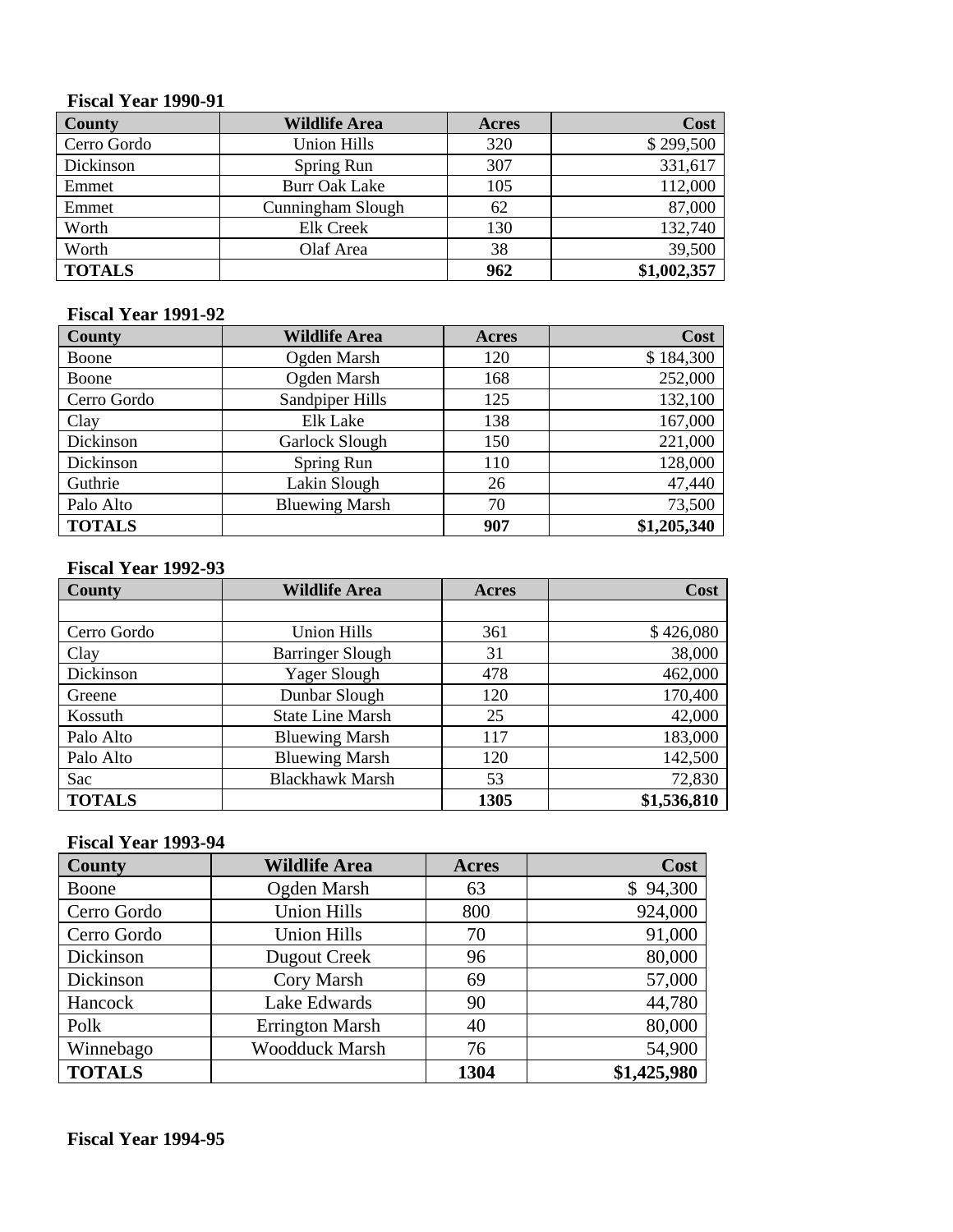| <b>County</b> | <b>Wildlife Area</b> | <b>Acres</b> | Cost        |
|---------------|----------------------|--------------|-------------|
| Boone         | Harrier Marsh        | 40           | \$69,000    |
| Cerro Gordo   | Wild Goose Marsh     | 150          | 170,000     |
| Cerro Gordo   | <b>Union Hills</b>   | 238          | 284,000     |
| Clay          | Dan Green Slough     | 77           | 95,000      |
| Dickinson     | Spring Run           | 166          | 221,970     |
| Emmet         | Eagle Lake           | 98           | 132,250     |
| Hancock       | Eagle Lake           | 323          | 244,000     |
| Winnebago     | <b>Rice Lake</b>     | 105          | 110,000     |
| Wright        | Morse Lake           | 163          | 174,000     |
| Wright        | Morse Lake           | 52           | 54,000      |
| <b>TOTAL</b>  |                      | 1412         | \$1,554,220 |

#### **Fiscal Year 1995-96**

| <b>County</b>      | <b>Wildlife Area</b>    | <b>Acres</b> | Cost        |
|--------------------|-------------------------|--------------|-------------|
| <b>Buena Vista</b> | Pickerel Lake           | 39           | \$69,000    |
| Cerro Gordo        | <b>Union Hills</b>      | 40           | 30,000      |
| Dickinson          | <b>Twin Forks</b>       | 352          | 300,000     |
| Dickinson          | Diamond Lake            | 225          | 180,000     |
| Dickinson          | <b>Welch Lake</b>       | 123          | 162,000     |
| Dickinson          | <b>Welch Lake</b>       | 154          | 224,000     |
| Dickinson          | <b>Welch Lake</b>       | 148          | 187,000     |
| Greene             | Dunbar Slough           | 255          | 373,800     |
| Guthrie            | <b>Bays Branch</b>      | 260          | 246,400     |
| Kossuth            | <b>Union Slough NWR</b> | 229          | 546,200     |
| Polk               | <b>Errington Marsh</b>  | 40           | 88,000      |
| Wright             | Morse Lake              | 146          | 168,000     |
| Wright             | Morse Lake              | 82           | 101,000     |
| <b>TOTAL</b>       |                         | 2093         | \$2,675,400 |

### **Fiscal Year 1996-97**

| <b>County</b> | <b>Wildlife Area</b>       | <b>Acres</b> | Cost        |
|---------------|----------------------------|--------------|-------------|
| Cerro Gordo   | <b>Union Hills</b>         | 80           | \$104,000   |
| Dickinson     | Spring Run                 | 77           | 94,500      |
| Dickinson     | Spring Run                 | 80           | 114,000     |
| Dickinson     | Diamond Lake               | 120          | 188,000     |
| Kossuth       | <b>Union Slough NWR</b>    | 200          | 105,300     |
| Kossuth       | <b>Maynard Reese - FWS</b> | 314          | 188,250     |
| Kossuth       | <b>Union Slough NWR</b>    | 91           | 212,000     |
| Palo Alto     | <b>Fallow Marsh</b>        | 17           | 18,000      |
| Polk          | <b>Errington Marsh</b>     | 30           | 73,500      |
| Winnebago     | Rice Lake                  | 39           | 10,300      |
| Wright        | L. Morse Lake              | 90           | 109,000     |
| <b>TOTAL</b>  |                            | 1,138        | \$1,216,850 |

**Fiscal Year 1997-98**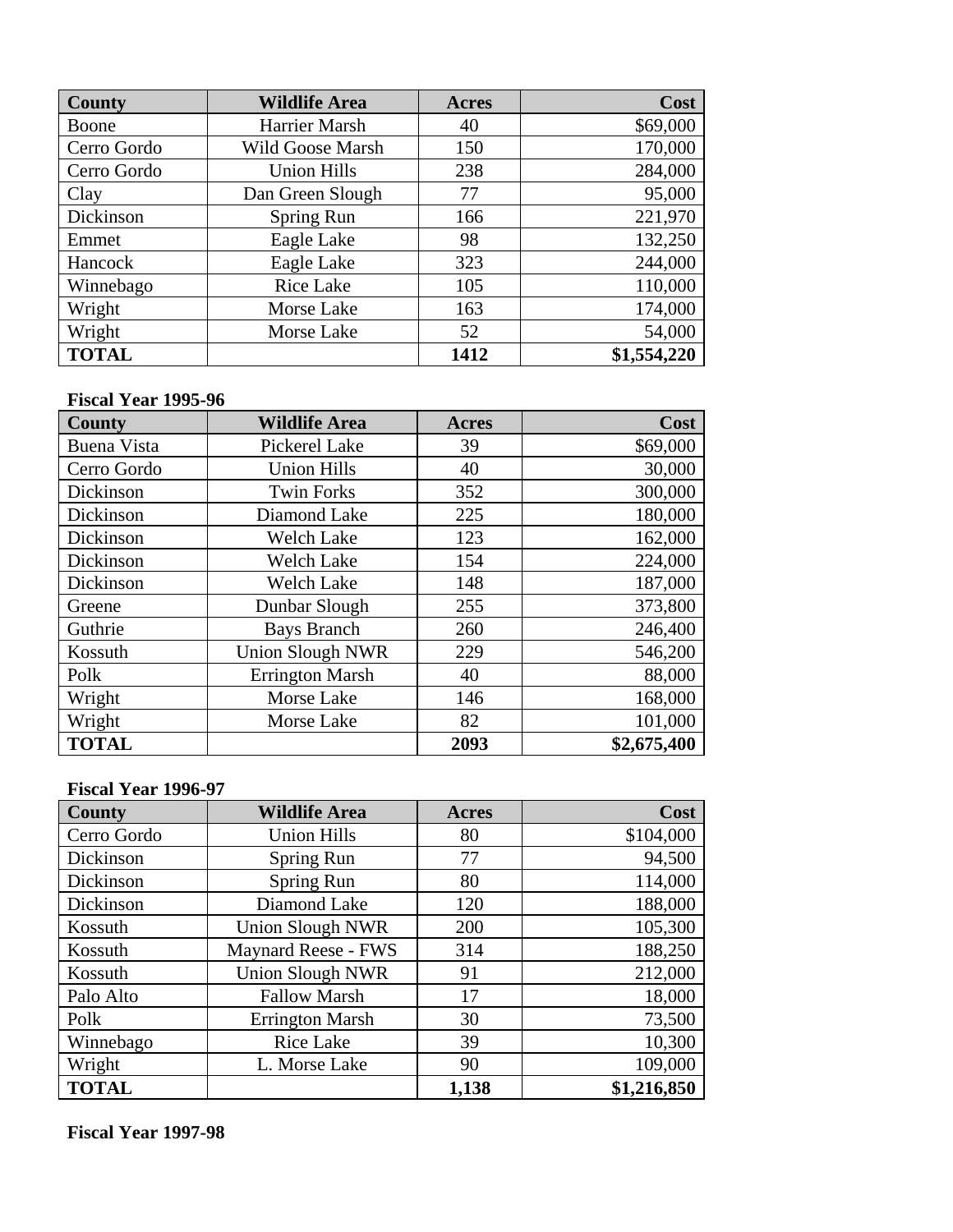| <b>County</b> | <b>Wildlife Area</b>     | <b>Acres</b>   | Cost        |
|---------------|--------------------------|----------------|-------------|
| Cerro Gordo   | <b>Union Hills</b>       | 150            | \$156,000   |
| Cerro Gordo   | <b>Union Hills</b>       | $\overline{2}$ | 10,200      |
| Dickinson     | <b>Dugout Creek</b>      | 49             | 70,000      |
| Dickinson     | Diamond Lake             | 160            | 200,000     |
| Dickinson     | Spring Run               | 65             | 109,000     |
| Emmet         | <b>Tuttle Lake</b>       | 126            | 268,000     |
| Greene        | <b>Snake Creek</b>       | 80             | 168,000     |
| Hancock       | Eagle Lake WPA           | 73             | 81,000      |
| Kossuth       | <b>Union Slough NWR</b>  | 102            | 212,000     |
| Kossuth       | <b>Union Slough NWR</b>  | 56             | 140,200     |
| Palo Alto     | Dewey's Pasture          | 19             | 49,000      |
| Winnebago     | Myre Slough              | 50             | 68,000      |
| Winnebago     | Myre Slough              | 60             | 94,000      |
| Worth         | <b>Hanlontown Slough</b> | 110            | 176,000     |
| Worth         | <b>Hanlontown Slough</b> | 200            | 96,250      |
| Worth         | <b>Hanlontown Slough</b> | 212            | 77,900      |
| Worth         | Hanlontown Slough        | 107            | 29,600      |
| Worth         | <b>Hanlontown Slough</b> | 80             | 38,550      |
| Worth         | <b>Hanlontown Slough</b> | 80             | 13,800      |
| Worth         | <b>Hanlontown Slough</b> | 40             | 9,350       |
| Worth         | <b>Hanlontown Slough</b> | 120            | 139,950     |
| Wright        | Morse Lake               | 121            | 139,000     |
| Wright        | Morse Lake               | 11             | 19,200      |
| Wright        | Morse Lake               | 54             | 125,000     |
| Wright        | Morse Lake               | 76             | 76,000      |
| <b>TOTAL</b>  |                          | 2,203          | \$2,566,000 |

# **Fiscal Year 1998-99**

| <b>County</b> | <b>Wildlife Area</b>     | <b>Acres</b> | Cost        |
|---------------|--------------------------|--------------|-------------|
| Clay          | <b>Barringer Slough</b>  | 80           | \$60,000    |
| Dickinson     | Yager Slough             | 22           | 42,000      |
| Dickinson     | Yager Slough             | 152          | 263,500     |
| Dickinson     | Santee Prairie           | 106          | 162,000     |
| Dickinson     | Welsh Lake               | 156          | 194,025     |
| Dickinson     | Welsh Lake               | 160          | 276,000     |
| Emmet         | <b>Ingham Lake</b>       | 148          | 241,000     |
| Hancock       | Eagle Flats              | 173          | 65,800      |
| Palo Alto     | Dewey's Pasture          | 173          | 237,500     |
| Sac           | Kiowa Marsh              | 115          | 178,200     |
| Winnebago     | New Area                 | 97           | 26,725      |
| Worth         | <b>Hanlontown Slough</b> | 98           | 54,000      |
| <b>TOTAL</b>  |                          | 1,480        | \$1,800,750 |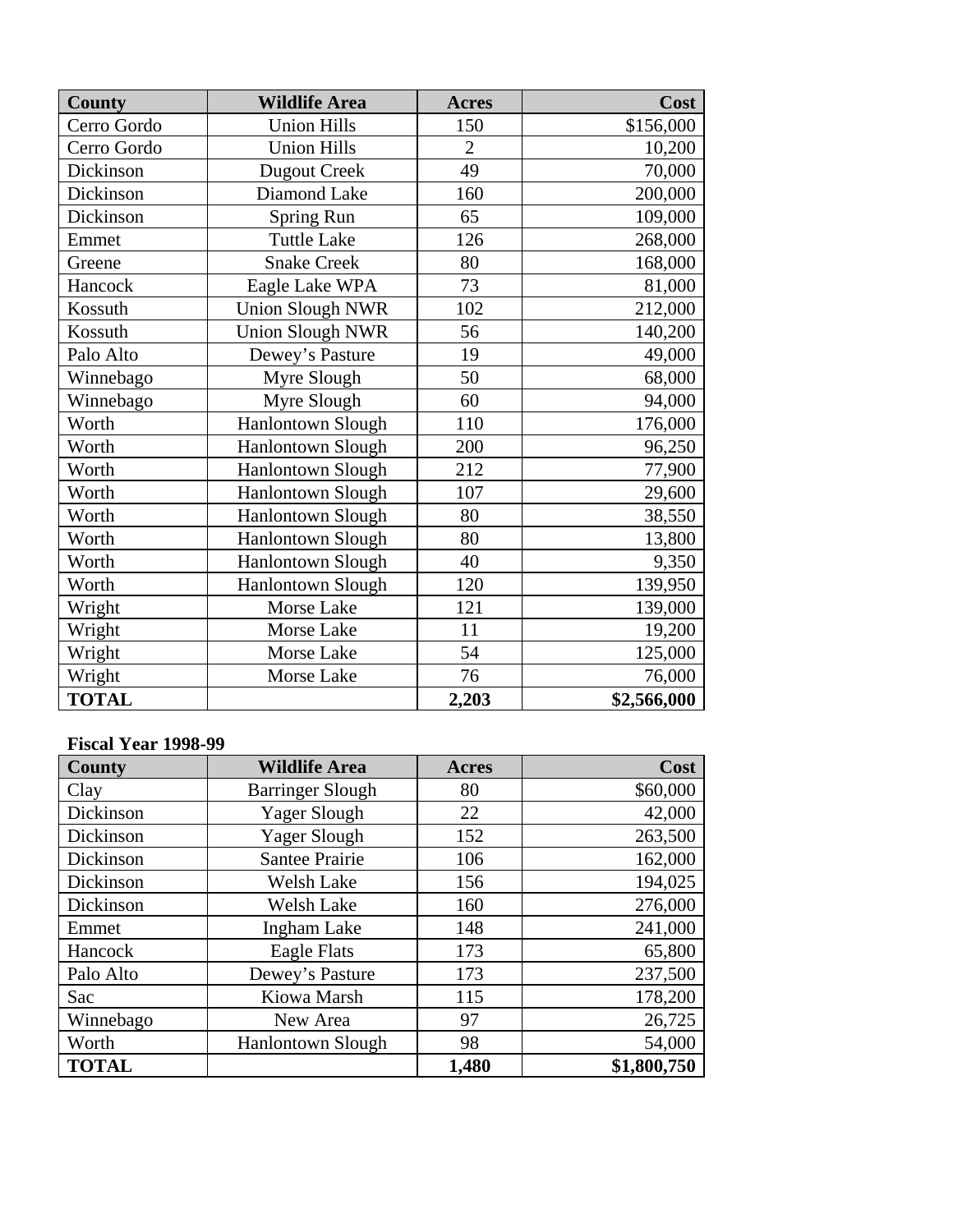#### **Fiscal Year 1999-00**

| <b>County</b>      | <b>Wildlife Area</b>    | <b>Acres</b> | Cost        |
|--------------------|-------------------------|--------------|-------------|
| <b>Buena Vista</b> | Pickerel Lake           | 30           | \$100,000   |
| Cerro Gordo        | <b>Union Hills</b>      | 160          | 216,000     |
| Dickinson          | Christopherson Slough   | 115          | 149,500     |
| Dickinson          | Cayler Prairie          | 71           | 46,400      |
| Dickinson          | Yager Slough            | 150          | 285,000     |
| Greene             | Dunbar Slough           | 59           | 128,500     |
| Kossuth            | <b>Union Slough NWR</b> | 5            | 85,000      |
| Palo Alto          | <b>Bluewing Marsh</b>   | 41           | 94,000      |
| Winnebago          | New Area                | 120          | 168,000     |
| Winnebago          | New Area                | 157          | 55,475      |
| Winnebago          | New Area                | 120          | 150,000     |
| Winnebago          | New Area                | $\theta$     | 926         |
| Wright             | Morse Lake              | 101          | 298,835     |
| Wright             | Lower Morse Lake        | 100          | 241,000     |
| Wright             | New Area                | 201          | 58,500      |
| <b>TOTAL</b>       |                         | 1,430        | \$2,077,136 |

#### **Fiscal Year 2000-01**

| County        | <b>Wildlife Area</b>    | <b>Acres</b> | Cost        |
|---------------|-------------------------|--------------|-------------|
| Dickinson     | Christopherson Slough   | 210          | \$286,650   |
| Greene        | Dunbar Slough           | 155          | 420,000     |
| Kossuth       | <b>Union Slough NWR</b> | 160          | 374,400     |
| Kossuth       | <b>Union Slough NWR</b> | 80           | 180,000     |
| Kossuth       | <b>Union Slough NWR</b> | 18           | 31,636      |
| Kossuth       | <b>Union Slough NWR</b> | 138          | 310,700     |
| Pocahontas    | <b>Shimon Marsh</b>     | 144          | 294,000     |
| Pocahontas    | <b>Shimon Marsh</b>     | 80           | 161,000     |
| Wright        | <b>Lower Morse Lake</b> | 293          | 625,000     |
| Admin. Charge |                         | 0            | 68,038      |
| <b>TOTAL</b>  |                         | 1,278        | \$2,751,424 |

#### **Fiscal Year 2001-02**

| <b>County</b> | <b>Wildlife Area</b>    | <b>Acres</b> | Cost        |
|---------------|-------------------------|--------------|-------------|
| Clay          | Dewey's Pasture         | 159          | \$294,000   |
| Emmet         | <b>Ingham Lake</b>      | 160          | 307,000     |
| Kossuth       | <b>Union Slough NWR</b> | 80           | 162,800     |
| Kossuth       | <b>Union Slough NWR</b> | 80           | 167,200     |
| Kossuth       | <b>Union Slough NWR</b> | 155          | 432,000     |
| Kossuth       | <b>Union Slough NWR</b> | 4            | 10,000      |
| Winnebago     | Myre Slough             | 200          | 400,000     |
| <b>TOTAL</b>  |                         | 838          | \$1,773,000 |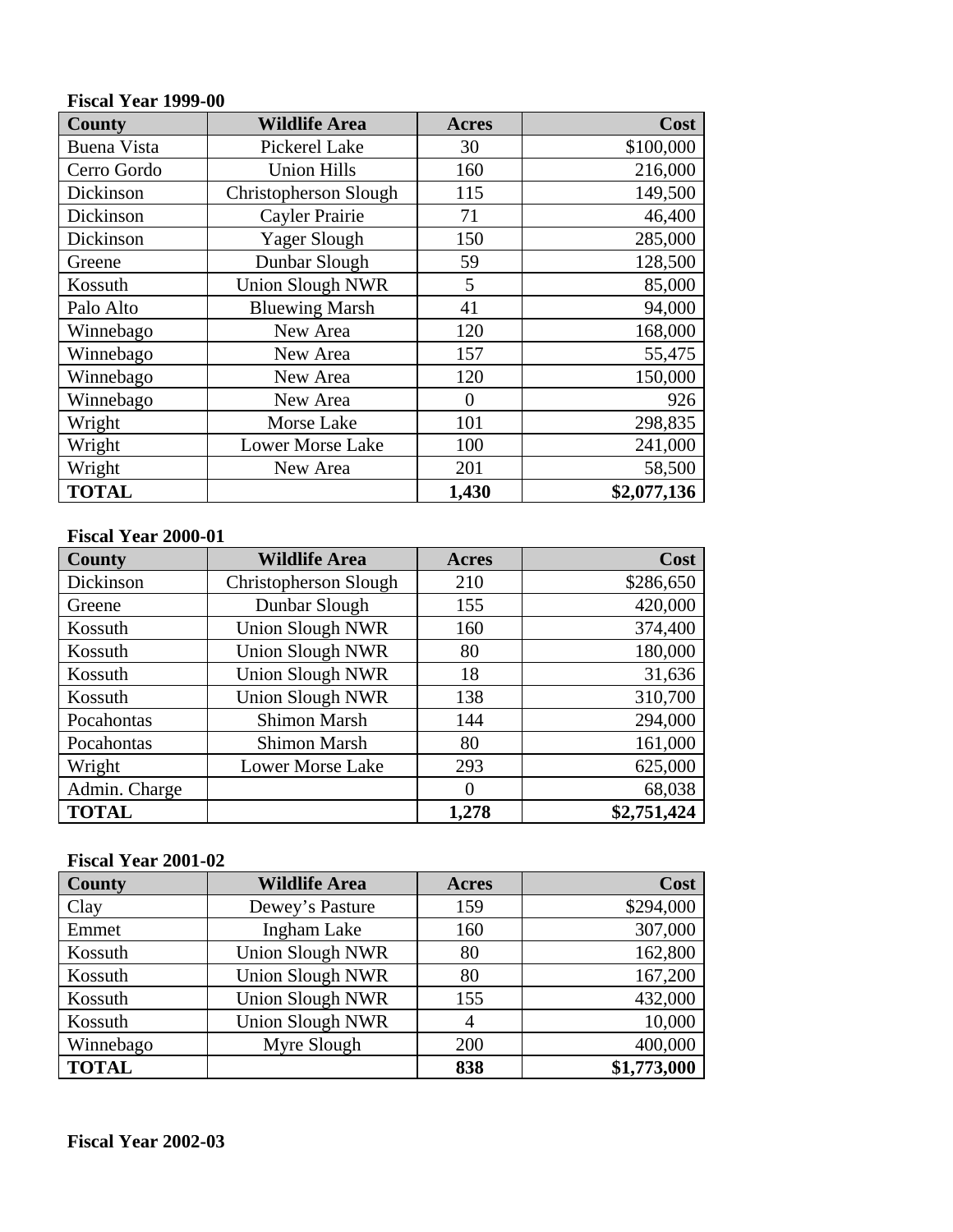| <b>County</b> | <b>Wildlife Area</b>         | <b>Acres</b> | Cost        |
|---------------|------------------------------|--------------|-------------|
| Cerro Gordo   | <b>Union Hills</b>           | 226          | 452,000     |
| Dickinson     | <b>Christopherson Slough</b> | 132          | 268,356     |
| Dickinson     | Larry Wilson Marsh           | 100          | 235,000     |
| Dickinson     | Yager Slough                 | 64           | 83,200      |
| Kossuth       | <b>Union Slough NWR</b>      | 40           | 102,359     |
| Kossuth       | <b>Union Slough NWR</b>      | 151          | 362,400     |
| Pocahontas    | Sunken Grove                 | 155          | 357,400     |
| <b>TOTAL</b>  |                              | 868          | \$1,860,715 |

## **Fiscal Year 2003-04**

| County       | <b>Wildlife Area</b>    | <b>Acres</b> | Cost        |
|--------------|-------------------------|--------------|-------------|
| Dickinson    | Spring Run              | 101          | \$235,000   |
| Emmet        | <b>Burr Oak Lake</b>    | 80           | 128,000     |
| Kossuth      | <b>Union Slough NWR</b> | 301          | 829,700     |
| Kossuth      | <b>Union Slough NWR</b> | 153          | 407,500     |
| Sac          | <b>Blackhawk Marsh</b>  | 73           | 195,000     |
| Sac          | Burrow's Pond           | 120          | 348,000     |
| Wright       | Morse Lake              | 50           | 30,000      |
| Adjustment   | N/A                     | $\Omega$     | 684         |
| <b>TOTAL</b> |                         | 878          | \$2,173,884 |

#### **FY 2004-05**

| County       | <b>Wildlife Area</b>    | Acres | Cost        |
|--------------|-------------------------|-------|-------------|
| Kossuth      | <b>Union Slough NWR</b> | 116   | \$348,000   |
| Kossuth      | <b>Union Slough NWR</b> | 80    | 186,000     |
| Kossuth      | <b>Union Slough NWR</b> | 170   | 561,000     |
| Kossuth      | <b>Union Slough NWR</b> | 75    | 262,500     |
| Palo Alto    | <b>Bluewing Marsh</b>   | 47    | 117,000     |
| Pocahontas   | <b>Shimon Marsh</b>     | 115   | 335,000     |
| Sac          | Kiowa Marsh             | 60    | 62,700      |
| Sac          | Kiowa Marsh             | 80    | 240,000     |
| Wright       | Morse Lake              | 50    | 30,000      |
| <b>TOTAL</b> |                         | 793   | \$2,142,200 |

#### **FY 2005-06**

| <b>County</b> | <b>Wildlife Area</b>    | Acres | Cost        |
|---------------|-------------------------|-------|-------------|
| Dickinson     | Christopherson Slough   | 199   | \$521,500   |
| Emmet         | <b>Ingham Lake</b>      | 75    | 274,500     |
| Guthrie       | <b>Bays Branch</b>      | 117   | 315,900     |
| Pocahontas    | <b>Union Slough NWR</b> | 160   | 569,000     |
| Wright        | <b>Lower Morse Lake</b> | 149   | 357,700     |
| <b>TOTAL</b>  |                         | 700   | \$2,038,600 |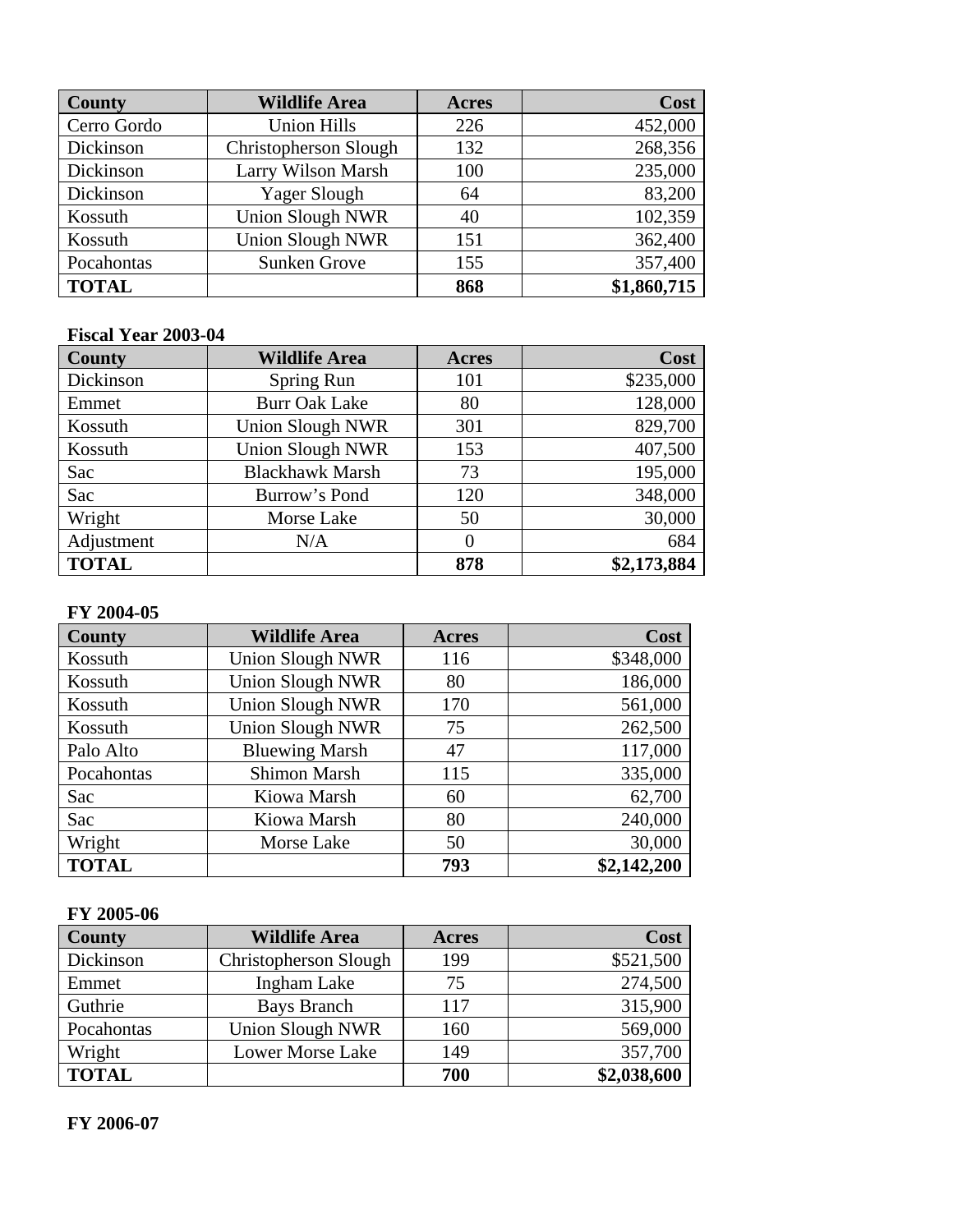| County       | <b>Wildlife Area</b>    | Acres | <b>Cost</b> |
|--------------|-------------------------|-------|-------------|
| Kossuth      | <b>Union Slough NWR</b> |       | \$25,000    |
| Kossuth      | Goose Lake              | 160   | 368,000     |
| Sac          | Kiowa Marsh             | 141   | 507,700     |
| <b>TOTAL</b> |                         | 306   | \$900,700   |

#### **FY 2007-08**

| <b>County</b> | <b>Wildlife Area</b> | Acres | Cost        |
|---------------|----------------------|-------|-------------|
| Greene        | Dunbar Slough        | 304   | \$1,276,800 |
| Kossuth       | Union Slough NWR     | 160   | 722,400     |
| <b>TOTAL</b>  |                      | 464   | \$1,999,200 |

#### **FY 2008-09**

| County       | <b>Wildlife Area</b> | Acres | Cost        |
|--------------|----------------------|-------|-------------|
| Dickinson    | Garlock Slough       | 152   | \$758,700   |
| Dickinson    | Jemmerson Slough     | 86    | 441,200     |
| Emmet        | Eagle Lake           | 251   | 120,000     |
| Sac          | Kiowa Marsh          | 160   | 776,000     |
| <b>TOTAL</b> |                      | 649   | \$2,095,900 |

#### **FY 2009-2010**

| <b>County</b> | <b>Wildlife Area</b>    | Acres | Cost        |
|---------------|-------------------------|-------|-------------|
| Clay          | D.U. Marsh              | 53    | \$199,900   |
| Dickinson     | Jemmerson Slough        | 41    | 169,500     |
| Dickinson     | Dugout Creek            | 157   | 592,900     |
| Greene        | <b>Snake Creek</b>      | 160   | 768,000     |
| Kossuth       | <b>Union Slough NWR</b> | 80    | 320,000     |
| Palo Alto     | Lost Island Lake        | 57    | 219,500     |
| <b>TOTAL</b>  |                         | 548   | \$2,269,800 |

## **PPJV Summary**

| <b>Fiscal Year</b> | Acres | Cost      |
|--------------------|-------|-----------|
| 1987-88            | 744   | \$608,870 |
| 1988-89            | 1,123 | 1,132,600 |
| 1989-90            | 927   | 1,025,000 |
| 1990-91            | 962   | 1,002,357 |
| 1991-92            | 907   | 1,205,340 |
| 1992-93            | 1,305 | 1,536,810 |
| 1993-94            | 1,304 | 1,425,980 |
| 1994-95            | 1,412 | 1,554,220 |
| 1995-96            | 2,093 | 2,675,400 |
| 1996-97            | 1,138 | 1,216,850 |
| 1997-98            | 2,203 | 2,566,000 |
| 1998-99            | 1,480 | 1,800,750 |